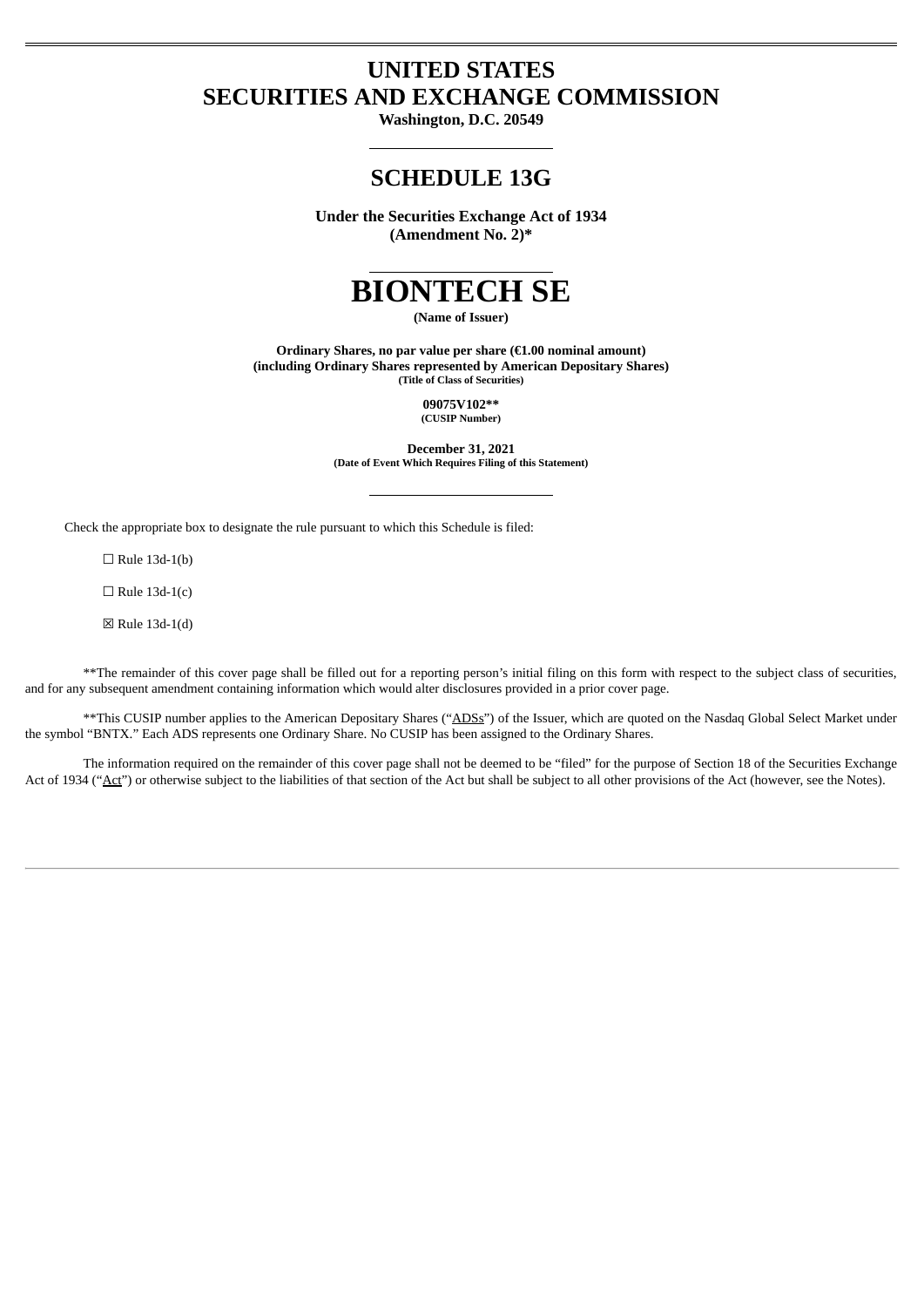| Names of reporting persons<br>(1)                   |                                                                                     |                                      |                          |  |  |  |  |  |
|-----------------------------------------------------|-------------------------------------------------------------------------------------|--------------------------------------|--------------------------|--|--|--|--|--|
|                                                     | Medine GmbH                                                                         |                                      |                          |  |  |  |  |  |
| (2)                                                 | Check the appropriate box if a member of a group (see instructions)                 |                                      |                          |  |  |  |  |  |
|                                                     | (a) $\Box$                                                                          | (b) $\Box$                           |                          |  |  |  |  |  |
| SEC use only<br>(3)                                 |                                                                                     |                                      |                          |  |  |  |  |  |
|                                                     |                                                                                     |                                      |                          |  |  |  |  |  |
| (4)                                                 |                                                                                     | Citizenship or place of organization |                          |  |  |  |  |  |
|                                                     |                                                                                     |                                      |                          |  |  |  |  |  |
|                                                     |                                                                                     | (5)                                  | Sole voting power        |  |  |  |  |  |
|                                                     | Number of                                                                           |                                      | $\mathbf{0}$             |  |  |  |  |  |
|                                                     | shares                                                                              |                                      | Shared voting power      |  |  |  |  |  |
|                                                     | beneficially<br>owned by                                                            |                                      | 41,505,853(1)            |  |  |  |  |  |
|                                                     | each                                                                                | (7)                                  | Sole dispositive power   |  |  |  |  |  |
|                                                     | reporting<br>person                                                                 |                                      | $\mathbf{0}$             |  |  |  |  |  |
|                                                     | with:                                                                               |                                      | Shared dispositive power |  |  |  |  |  |
|                                                     |                                                                                     |                                      | 39,111,390(1)            |  |  |  |  |  |
| (9)                                                 | Aggregate amount beneficially owned by each reporting person                        |                                      |                          |  |  |  |  |  |
|                                                     | 41,505,853(1)                                                                       |                                      |                          |  |  |  |  |  |
| (10)                                                | Check if the aggregate amount in Row (9) excludes certain shares (see instructions) |                                      |                          |  |  |  |  |  |
|                                                     | $\Box$                                                                              |                                      |                          |  |  |  |  |  |
| (11)                                                | Percent of class represented by amount in Row (9)                                   |                                      |                          |  |  |  |  |  |
|                                                     | 17.11%                                                                              |                                      |                          |  |  |  |  |  |
| Type of reporting person (see instructions)<br>(12) |                                                                                     |                                      |                          |  |  |  |  |  |
|                                                     | O <sub>O</sub>                                                                      |                                      |                          |  |  |  |  |  |
|                                                     |                                                                                     |                                      |                          |  |  |  |  |  |

 $\frac{1}{1}$  Consists of 39,111,390 ordinary shares held by Medine GmbH and 2,394,463 ordinary shares held by a former colleague, over which shares Prof. Ugur Sahin, M.D. retains voting power pursuant to a written arrangement. Pursuant to this arrangement, Prof. Ugur Sahin, M.D. retains voting power, but not dispositive power, over such shares, and accordingly Medine GmbH and Prof. Ugur Sahin, M.D. each may be deemed beneficially to own such shares. Since the time of the initial filing on Schedule 13G by Medine GmbH and Prof. Ugur Sahin, M.D. on February 13, 2020, 185,117 shares previously held by Medine GmbH or colleagues pursuant to this and similar arrangements with colleagues have been transferred to, or disposed of by, the respective beneficiaries, and accordingly neither Medine GmbH nor Prof. Ugur Sahin, M.D. remain a beneficial owner of such shares. Neither Medine GmbH nor Prof. Ugur Sahin, M.D. has sold any ordinary shares or ADSs since the initial filing on Schedule 13G by such persons on February 13, 2020.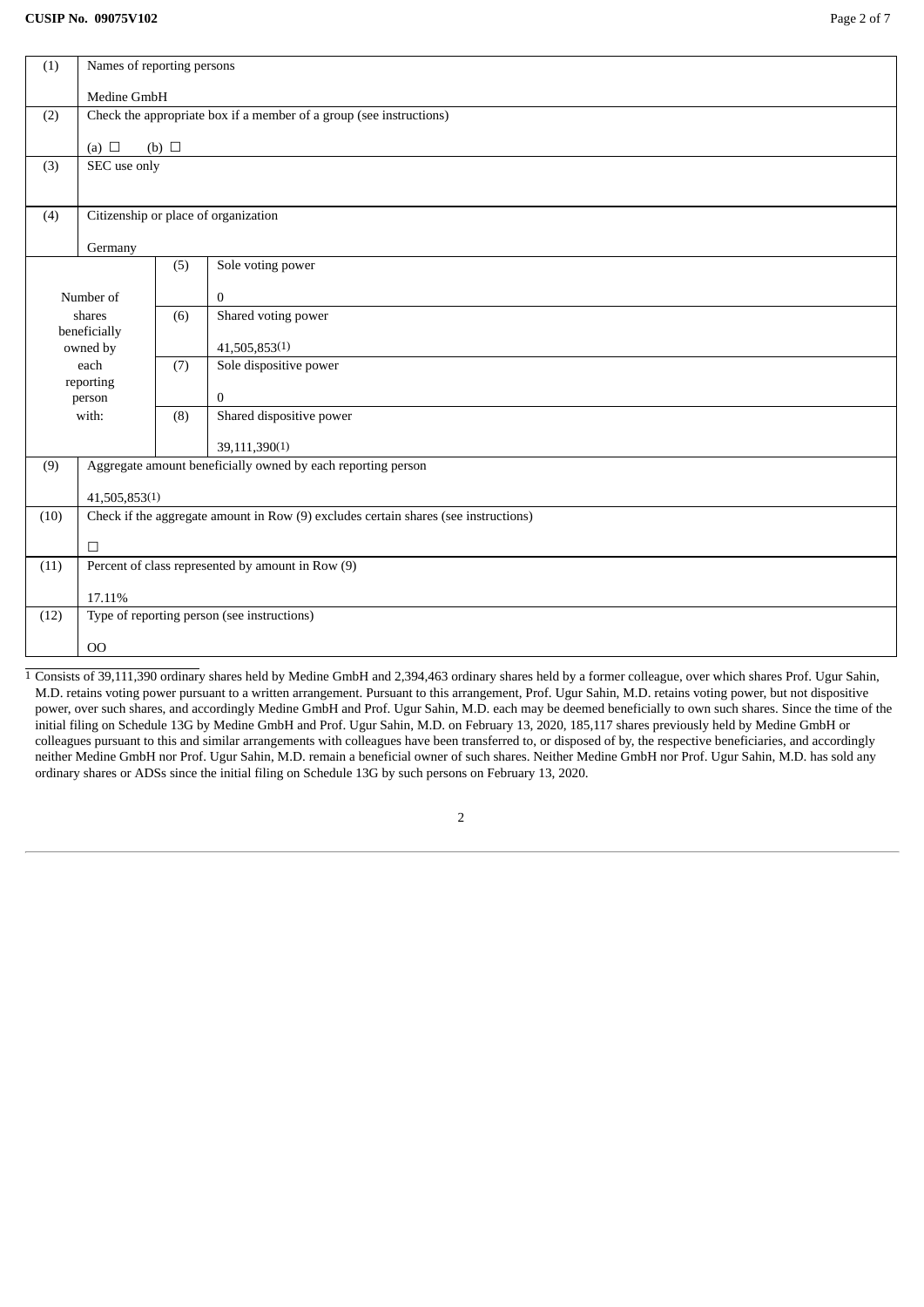|       | Names of reporting persons                                                 |                                                                                     |                                      |  |  |  |  |
|-------|----------------------------------------------------------------------------|-------------------------------------------------------------------------------------|--------------------------------------|--|--|--|--|
|       |                                                                            |                                                                                     |                                      |  |  |  |  |
|       | Prof. Ugur Sahin, M.D.                                                     |                                                                                     |                                      |  |  |  |  |
|       | Check the appropriate box if a member of a group (see instructions)<br>(2) |                                                                                     |                                      |  |  |  |  |
|       | (b) $\Box$<br>(a) $\Box$                                                   |                                                                                     |                                      |  |  |  |  |
| (3)   | SEC use only                                                               |                                                                                     |                                      |  |  |  |  |
|       |                                                                            |                                                                                     |                                      |  |  |  |  |
|       |                                                                            |                                                                                     |                                      |  |  |  |  |
| (4)   |                                                                            |                                                                                     | Citizenship or place of organization |  |  |  |  |
|       |                                                                            |                                                                                     |                                      |  |  |  |  |
|       | Turkey                                                                     |                                                                                     |                                      |  |  |  |  |
|       |                                                                            | (5)                                                                                 | Sole voting power                    |  |  |  |  |
|       | Number of                                                                  |                                                                                     | $\mathbf{0}$                         |  |  |  |  |
|       | shares                                                                     | (6)                                                                                 | Shared voting power                  |  |  |  |  |
|       | beneficially                                                               |                                                                                     |                                      |  |  |  |  |
|       | owned by                                                                   |                                                                                     | 41,505,853(2)                        |  |  |  |  |
|       | each                                                                       | (7)                                                                                 | Sole dispositive power               |  |  |  |  |
|       | reporting                                                                  |                                                                                     |                                      |  |  |  |  |
|       | person                                                                     |                                                                                     | $\mathbf{0}$                         |  |  |  |  |
| with: |                                                                            | (8)                                                                                 | Shared dispositive power             |  |  |  |  |
|       |                                                                            |                                                                                     | 39,111,390(2)                        |  |  |  |  |
| (9)   | Aggregate amount beneficially owned by each reporting person               |                                                                                     |                                      |  |  |  |  |
|       |                                                                            |                                                                                     |                                      |  |  |  |  |
|       | 41,505,853(2)                                                              |                                                                                     |                                      |  |  |  |  |
| (10)  |                                                                            | Check if the aggregate amount in Row (9) excludes certain shares (see instructions) |                                      |  |  |  |  |
|       |                                                                            |                                                                                     |                                      |  |  |  |  |
|       | $\Box$                                                                     |                                                                                     |                                      |  |  |  |  |
| (11)  |                                                                            | Percent of class represented by amount in Row (9)                                   |                                      |  |  |  |  |
|       | 17.11%                                                                     |                                                                                     |                                      |  |  |  |  |
| (12)  |                                                                            | Type of reporting person (see instructions)                                         |                                      |  |  |  |  |
|       |                                                                            |                                                                                     |                                      |  |  |  |  |
| IN    |                                                                            |                                                                                     |                                      |  |  |  |  |

 $\frac{2}{3}$  Consists of 39,111,390 ordinary shares held by Medine GmbH and 2,394,463 ordinary shares held by a former colleague, over which shares Prof. Ugur Sahin, M.D. retains voting power pursuant to a written arrangement. Pursuant to this arrangement, Prof. Ugur Sahin, M.D. retains voting power, but not dispositive power, over such shares, and accordingly Medine GmbH and Prof. Ugur Sahin, M.D. each may be deemed beneficially to own such shares. Since the time of the initial filing on Schedule 13G by Medine GmbH and Prof. Ugur Sahin, M.D. on February 13, 2020, 185,117 shares previously held by Medine GmbH or colleagues pursuant to this and similar arrangements with colleagues have been transferred to, or disposed of by, the respective beneficiaries, and accordingly neither Medine GmbH nor Prof. Ugur Sahin, M.D. remain a beneficial owner of such shares. Neither Medine GmbH nor Prof. Ugur Sahin, M.D. has sold any ordinary shares or ADSs since the initial filing on Schedule 13G by such persons on February 13, 2020.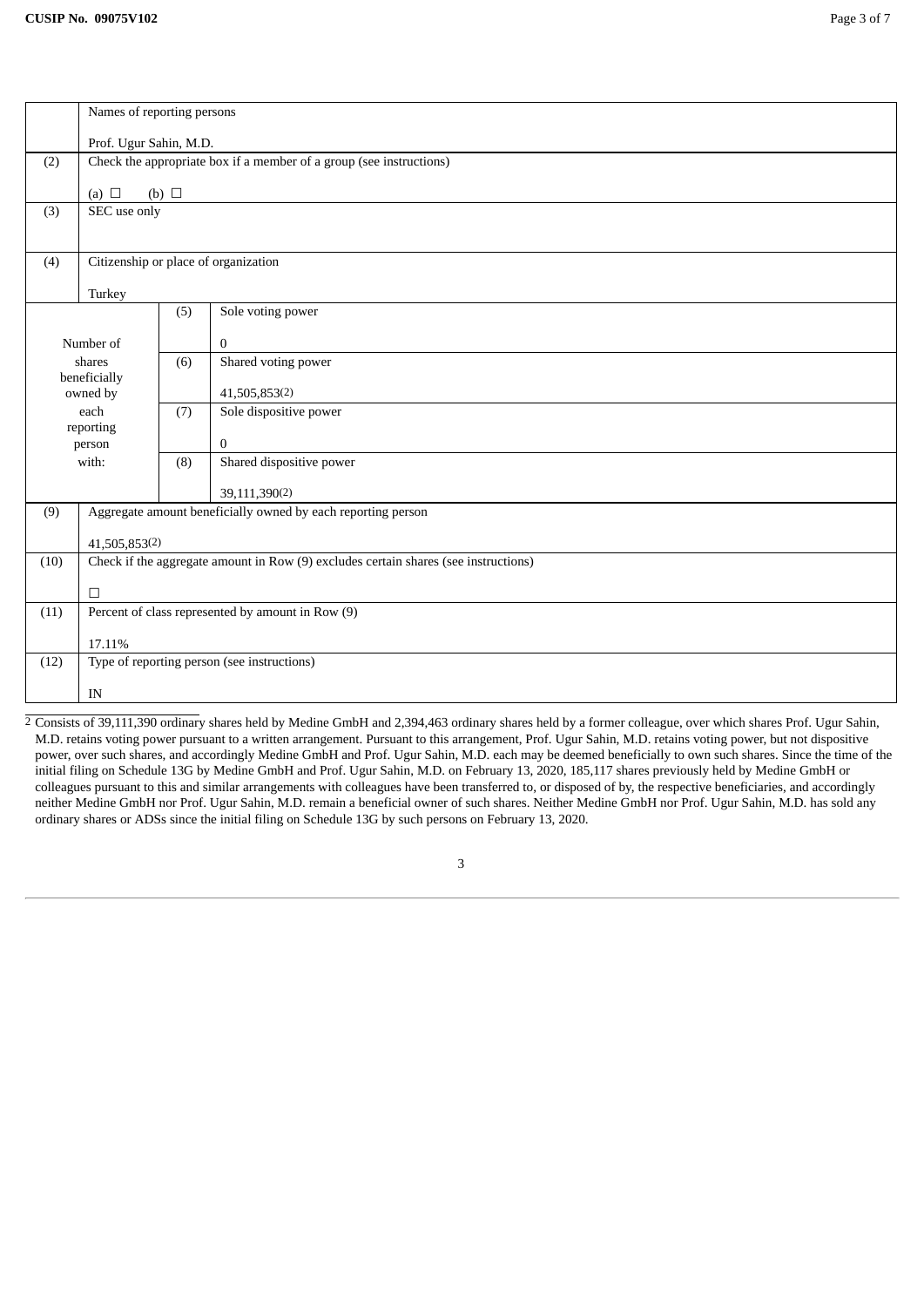**Item 1(a) Name of Issuer.**

The name of the issuer is BioNTech SE (the "Company").

#### **Item 1(b) Address of Issuer's Principal Executive Offices.**

The Company's principal executive office is located at An der Goldgrube 12, D-55131 Mainz, Germany.

#### **Item 2(a) Name of Person Filing.**

This Schedule 13G is being jointly filed by Medine GmbH and Prof. Ugur Sahin, M.D., each of the foregoing, a "Reporting Person," and together, the "Reporting Persons".

The Reporting Persons have entered into a Joint Filing Agreement, dated February 13, 2020, a copy of which is incorporated by reference herein to Exhibit on the Schedule 13G filed on February 13, 2020, pursuant to which the Reporting Persons have agreed to file this statement jointly in accordance with the provisions of Rule 13d- $1(k)(1)$  under the Act.

#### **Item 2(b) Address of Principal Business Office or, if none, Residence.**

The address of the principal business office of each of the Reporting Persons is Philipp-von-Zabern-Platz 1, D-55116 Mainz, Germany.

### **Item 2(c) Citizenship.**

Medine GmbH is a German limited liability company (*Gesellschaft mit beschränkter Haftung*). Prof. Ugur Sahin, M.D. is a citizen of Turkey.

## **Item 2(d) Title of Class of Securities.**

Ordinary Shares, no par value per share (€1.00 nominal amount)

## **Item 2(e) CUSIP No.**

09075V102 (This CUSIP number applies to the American Depositary Shares ("ADSs") of the Issuer, which are quoted on the Nasdaq Global Select Market under the symbol "BNTX." Each ADS represents one Ordinary Share. No CUSIP has been assigned to the Ordinary Shares.)

### Item 3 If this statement is filed pursuant to Rules 13d-1(b), or 13d-2(b), check whether the person filing is a:

Not applicable.

## **Item 4 Ownership.**

Provide the following information regarding the aggregate number and percentage of the class of securities of the issuer identified in Item 1.

(a) Amount beneficially owned:

See the responses to Item 9 on the attached cover pages

(b) Percent of class:

See the responses to Item 11 on the attached cover pages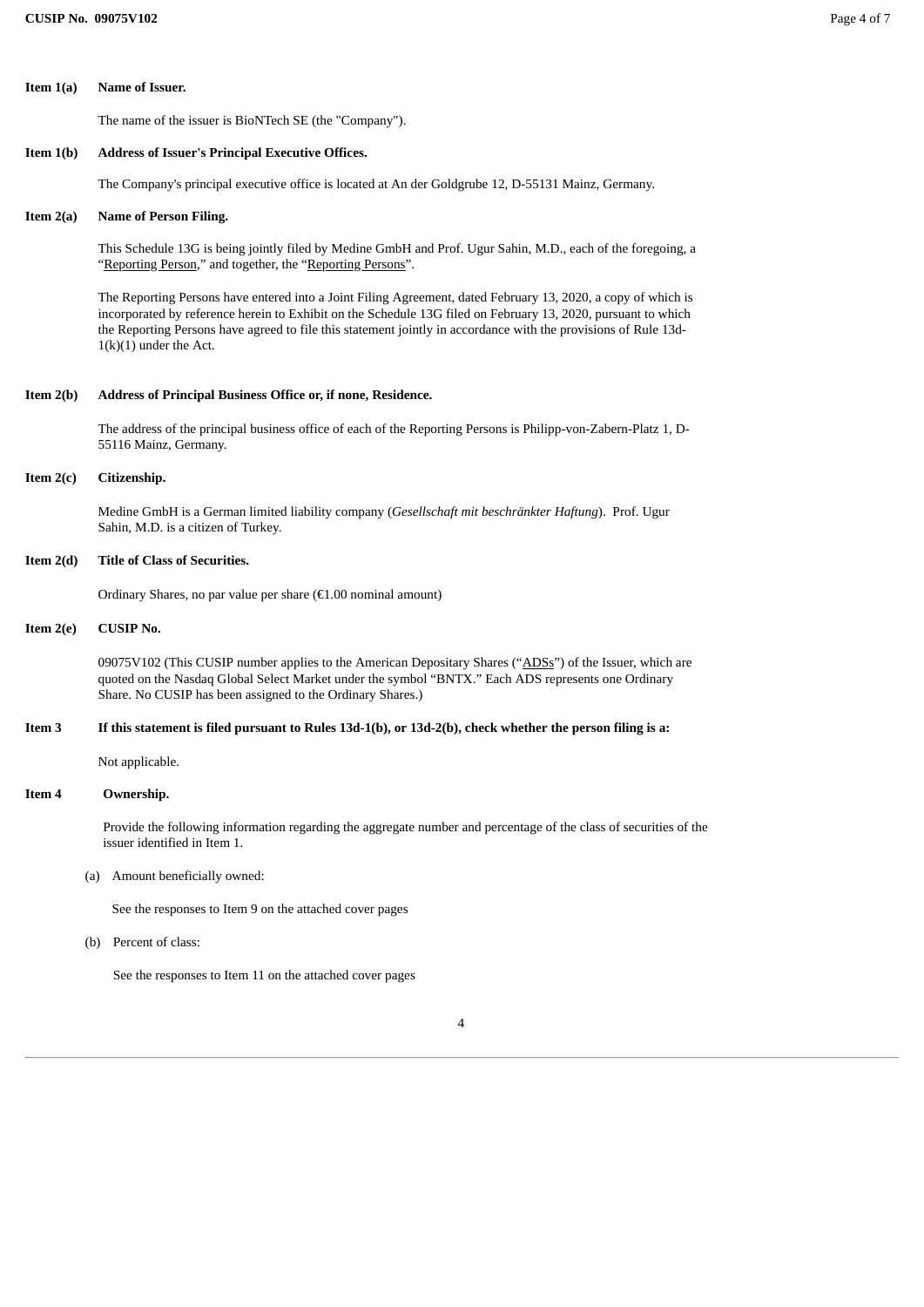## **CUSIP No. 09075V102** Page 5 of 7

|               | (c) Number of shares as to which such person has:                                                                                                     |                                                                                                                                                                                                                                     |  |  |  |
|---------------|-------------------------------------------------------------------------------------------------------------------------------------------------------|-------------------------------------------------------------------------------------------------------------------------------------------------------------------------------------------------------------------------------------|--|--|--|
|               | (i)                                                                                                                                                   | Sole power to vote or direct the vote: -0-                                                                                                                                                                                          |  |  |  |
|               | (ii)                                                                                                                                                  | Shared power to vote or direct the vote: See the responses to Item 6 on the attached cover pages                                                                                                                                    |  |  |  |
|               | (iii)                                                                                                                                                 | Sole power to dispose or direct the disposition: -0-                                                                                                                                                                                |  |  |  |
|               | (iv)                                                                                                                                                  | Shared power to dispose or direct the disposition: See the responses to Item 8 on the attached cover pages                                                                                                                          |  |  |  |
|               |                                                                                                                                                       | Prof. Ugur Sahin, M.D. is the sole shareholder of Medine GmbH.                                                                                                                                                                      |  |  |  |
| Item 5        |                                                                                                                                                       | Ownership of Five Percent or Less of a Class.                                                                                                                                                                                       |  |  |  |
|               |                                                                                                                                                       | If this statement is being filed to report the fact that as of the date hereof each of the Reporting Persons has<br>ceased to be the beneficial owner of more than five percent of the class of securities, check the following []. |  |  |  |
| Item 6        | Ownership of More Than Five Percent on Behalf of Another Person.                                                                                      |                                                                                                                                                                                                                                     |  |  |  |
|               |                                                                                                                                                       | See responses to Item 2(a) and Item 4.                                                                                                                                                                                              |  |  |  |
| <b>Item 7</b> | Identification and Classification of the Subsidiary Which Acquired the Security Being Reported on by<br>the Parent Holding Company or Control Person. |                                                                                                                                                                                                                                     |  |  |  |
|               |                                                                                                                                                       | See responses to Item $2(a)$ and Item 4.                                                                                                                                                                                            |  |  |  |
| Item 8        | <b>Identification and Classification of Members of the Group.</b>                                                                                     |                                                                                                                                                                                                                                     |  |  |  |
|               | Not applicable.                                                                                                                                       |                                                                                                                                                                                                                                     |  |  |  |
| Item 9        |                                                                                                                                                       | Notice of Dissolution of Group.                                                                                                                                                                                                     |  |  |  |
|               | Not applicable.                                                                                                                                       |                                                                                                                                                                                                                                     |  |  |  |
| Item 10       | Certification.                                                                                                                                        |                                                                                                                                                                                                                                     |  |  |  |
|               | Not applicable.                                                                                                                                       |                                                                                                                                                                                                                                     |  |  |  |

5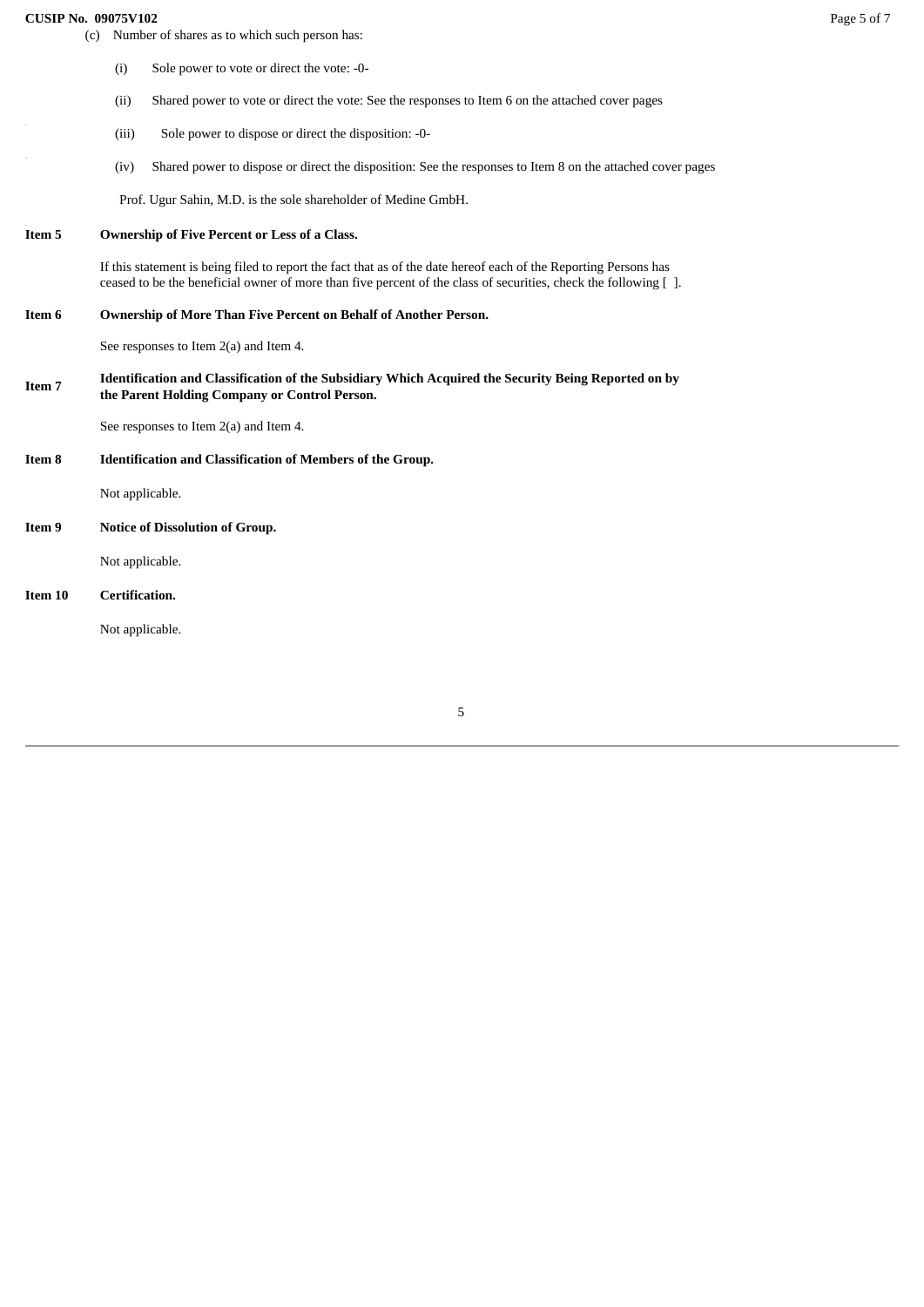#### **SIGNATURE**

Date: February 14, 2022 MEDINE GMBH

By:/s/ Prof. Ugur Sahin, M.D. Name: Prof. Ugur Sahin, M.D. Title: Authorized Signatory

Date: February 14, 2022 <br>
PROF. UGUR SAHIN, M.D.

/s/ Prof. Ugur Sahin, M.D.